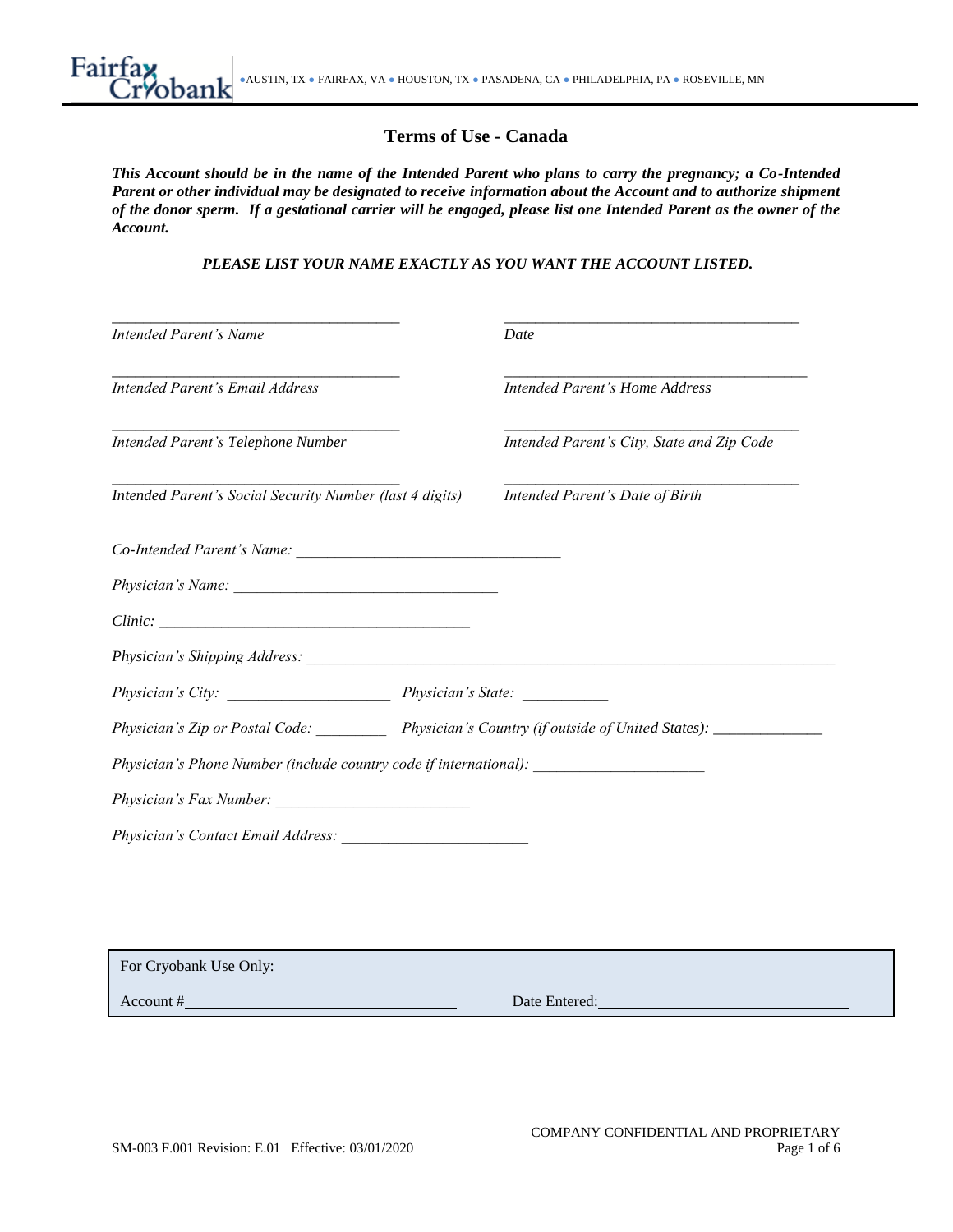#### **What the Cryobank Agrees To Do:**

1.1. Donor Screening*.* All donors will meet the sperm donor eligibility criteria established by the U.S. Food & Drug Administration, found at 21 CFR 1271. Cryobank will conduct the additional robust screening and testing described on our website. These additional items may change over time in response to regulatory requirements, changes in the availability and quality of diagnostic tests or other reasons.

1.2. Privacy. Cryobank will not disclose Client's identity to the donor, or to anyone else, unless required by law. Cryobank will not disclose a donor's identity to Client. If Client selects an ID Donor, and registers the birth of Client's child, Cryobank will share the donor's identity and contact information with that child upon request when he or she reaches age 18, or sooner if required by law. There is more information about the ID Donor program below.

1.3. Quality Control. Cryobank will conduct a semen analysis on every sample a donor provides, both pre- and post-thaw, and will not place into inventory any specimens that do not meet its quality standards, listed below.

1.4. Quality Standard Guarantee. Cryobank's quality standard guarantee is described on the Cryobank website, and discussed more fully below. If a vial of donor sperm thawed at Client's clinic fails to meet this quality standard, as documented by the clinic in accordance with Cryobank's guidelines, then Cryobank will give Client a free replacement vial; if no replacement vial is available, Cryobank will give Client a credit so another donor may be chosen. Cryobank provides clear and detailed instructions for specimen handling and complaint reporting with every shipment. The criteria for qualifying for a replacement or credit are objectively verifiable and are not flexible. This is the exclusive remedy for a sub-standard Vial.

1.5. Medical and Genetic Updates. Cryobank enters into agreements with donors in which they promise to report any new or newly-discovered medical or genetic issues that could affect donor-conceived offspring; Cryobank enters into agreements like this one with clients in which they promise to report any medical or genetic issues affecting their donorconceived offspring. Cryobank will make reasonable efforts to follow-up with donors and clients, in order to monitor the health status of donors and their offspring; however, Cryobank cannot compel such reporting, and may not be able to obtain this type of information. Cryobank places reported medical updates on donors' profiles on the website. Client may also check donor medical status at any time by calling Client Services at 1-800-338-8407.

1.6. Donors Relinquish Their Rights. Cryobank enters into agreements with donors in which they give up all of their rights, and are released from any obligations, to children born using their donated sperm.

1.7. Donor Restrictions. If Cryobank receives a report of a serious medical or genetic issue affecting a donor or his offspring that may indicate increased health risks for other offspring, its medical director or medical geneticist will investigate the situation and determine whether the donor should be "restricted" or withdrawn from the donor program. Not all issues reported result in restrictions. For those that do, Cryobank will make reasonable efforts to contact clients who have previously ordered Vials from the affected donor, and update the donor's profile on the website.

1.8. Shipping. Cryobank's authorized Canadian distributor will ship Client's order to Client's clinic in a specially designed liquid nitrogen tank that will keep Specimens frozen for seven (7) days, with Day 1 being the date of shipment. Vials shipped from the distributor may not be returned for refund or credit.

### **What the Cryobank Does Not Agree To Do:**

2.1. Medical or Genetic Issues. Cryobank does not promise that, if pregnancy is achieved, the fetus or baby will be free from genetic disorders or defects, or from infectious disease. In the general population, every pregnancy has a small (approximately 3%-4%) risk of producing a child with a birth defect or mental deficiency. Cryobank uses robust screening and testing criteria to reduce risk as much as possible, *but Cryobank cannot eliminate the risk*. Even if donor testing shows normal results, the tests have limitations and may not always be reliable, even when properly administered. Client assumes this risk.

2.2. All Possible Testing. Cryobank does not test for all genetic disorders and infectious diseases. Not all genetic disorders or infectious diseases have tests, or it is impractical or otherwise not feasible to do such tests. Cryobank's current screening and testing criteria are described on the website, and are subject to change at any time for purposes of legal compliance, quality improvement or other reasons.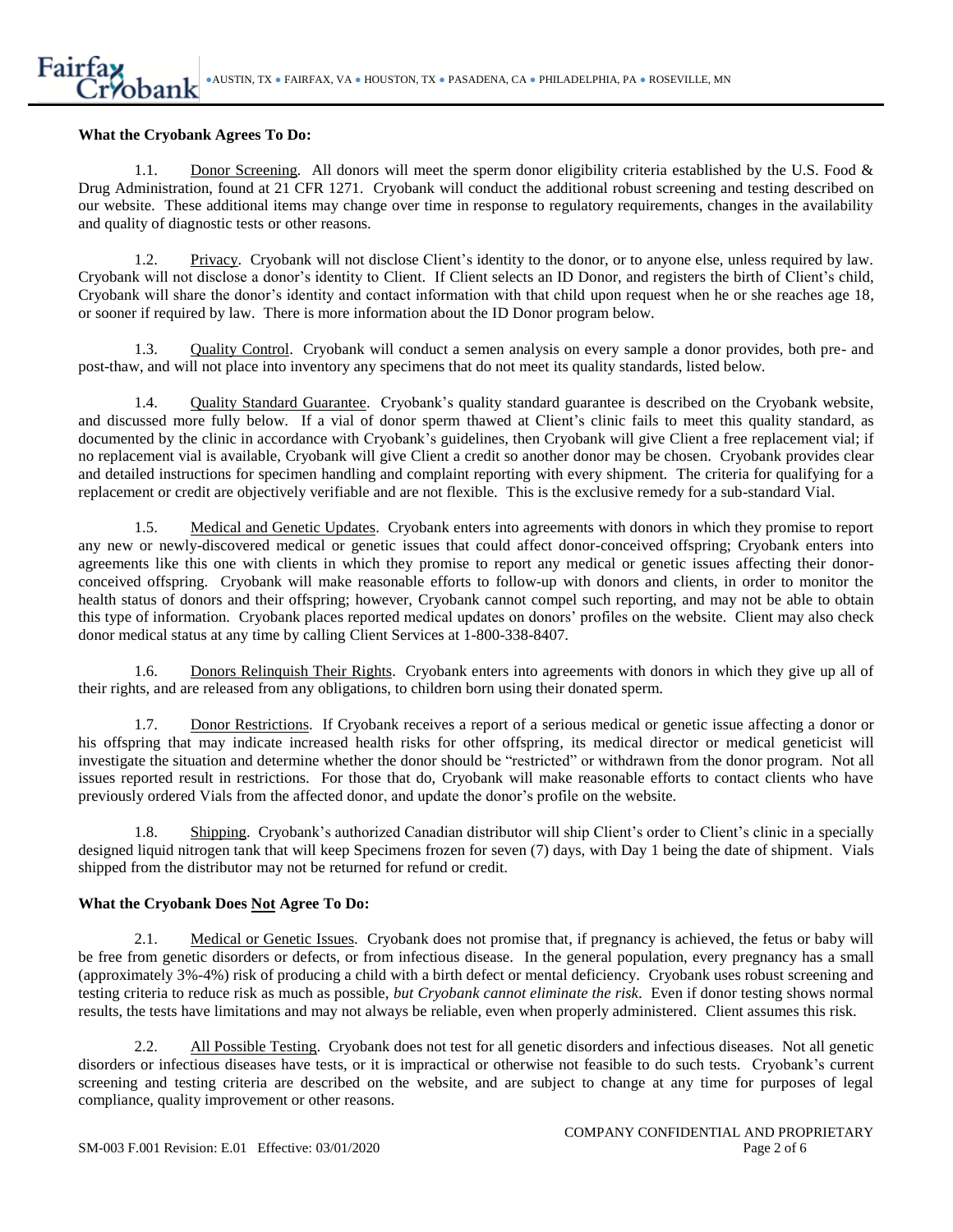2.3. Donor Profiles. Donors self-report the family medical history, health and behavioral history information in their profiles. Cryobank does not independently verify their answers.

2.4. Cover Client's Other Costs. The remedy described in Cryobank's quality standard guarantee is the exclusive remedy available to Client from Cryobank. Cryobank will not reimburse, compensate or otherwise provide Client with any other remedies, even if Client's fertility procedure cannot be completed. In no event will Cryobank or its Affiliates be liable for special, consequential or incidental damages, including, without limitation, any costs or expenses associated with Client's fertility treatment or travel expenses related to treatment.

### **What Client Agrees To Do:**

3.1. Donor Anonymity. Client agrees to use the information Cryobank provides about donors, including photographs, exclusively for the purpose of selecting a donor, and not to share, distribute or otherwise make any such information or images available in any manner, or through any medium (including without limitation email, social media or internet feeds), to any third party. Client will not seek a donor's identity. If Cryobank discovers that Client has made attempts to discover a donor's identity, Cryobank will pursue any and all appropriate action to protect itself, its donors and their other offspring.

3.2. Exclusive Use. Vial(s) are for the exclusive use of the Intended Parent named in this Agreement (or their gestational carrier). Cryobank is required by federal law to track the distribution of Vials; accordingly, Client may not transfer donor sperm or embryos created with donor sperm without Cryobank's express, prior written permission, which may be given or withheld in its sole discretion. In addition, transferring or sharing of donor sperm beyond the originally intended recipient interferes with the proper accounting for pregnancies and dissemination of health information about donors and offspring.

3.3. Pregnancy and Delivery Reporting. Client will report all pregnancies and, separately, all pregnancy outcomes to Cryobank within 90 days of each occurrence. A pregnancy report is sent with every donor semen order, and pregnancy reporting is available on the Cryobank website. Client will also report any unexpected medical or genetic issues affecting donor-conceived offspring.

3.4. Legal Status of Donor-Conceived Children. Client will be the legal parent of the child(ren) born to Client with the use of donated sperm, and will be responsible for their support and custody. Client may wish to consult legal counsel regarding co-parent rights.

3.5. Update Contact Information. Client (or Client's surviving partner/designee) agrees to update Cryobank if Client's mailing address, email address or telephone number changes. Cryobank may receive important medical or genetic updates about Client's donor or his other offspring, and need to contact Client. Cryobank is not obligated to track down Client.

3.6. Indemnification. If Cryobank (and/or any of its owners, directors, officers, employees, agents, affiliates or successors-in-interest, collectively, "*Affiliates*") is named as a party to any litigation arising from a disagreement between or among Client, Client's spouse, partner or other family member(s), a gestational carrier or anyone else, as to any such party's rights or obligations with respect to the Vials, any resulting embryos or any donor-conceived children, Client or Client's estate shall be liable for the reasonable attorney's fees and other costs of Cryobank and its Affiliates in such litigation.

### **Terms and Conditions of Cryobank's Quality Standard Guarantee:**

4.1. Claim Submission Deadline. If a Specimen fails to meet the applicable quality standard set forth in the table below, Client's clinic should complete the Specimen Complaint Form, available from Cryobank's authorized Canadian distributor, on the Cryobank website or by calling Client Services at 1-800-338-8407. Cryobank must receive the completed Specimen Complaint Form within thirty (30) days after the Specimen was thawed.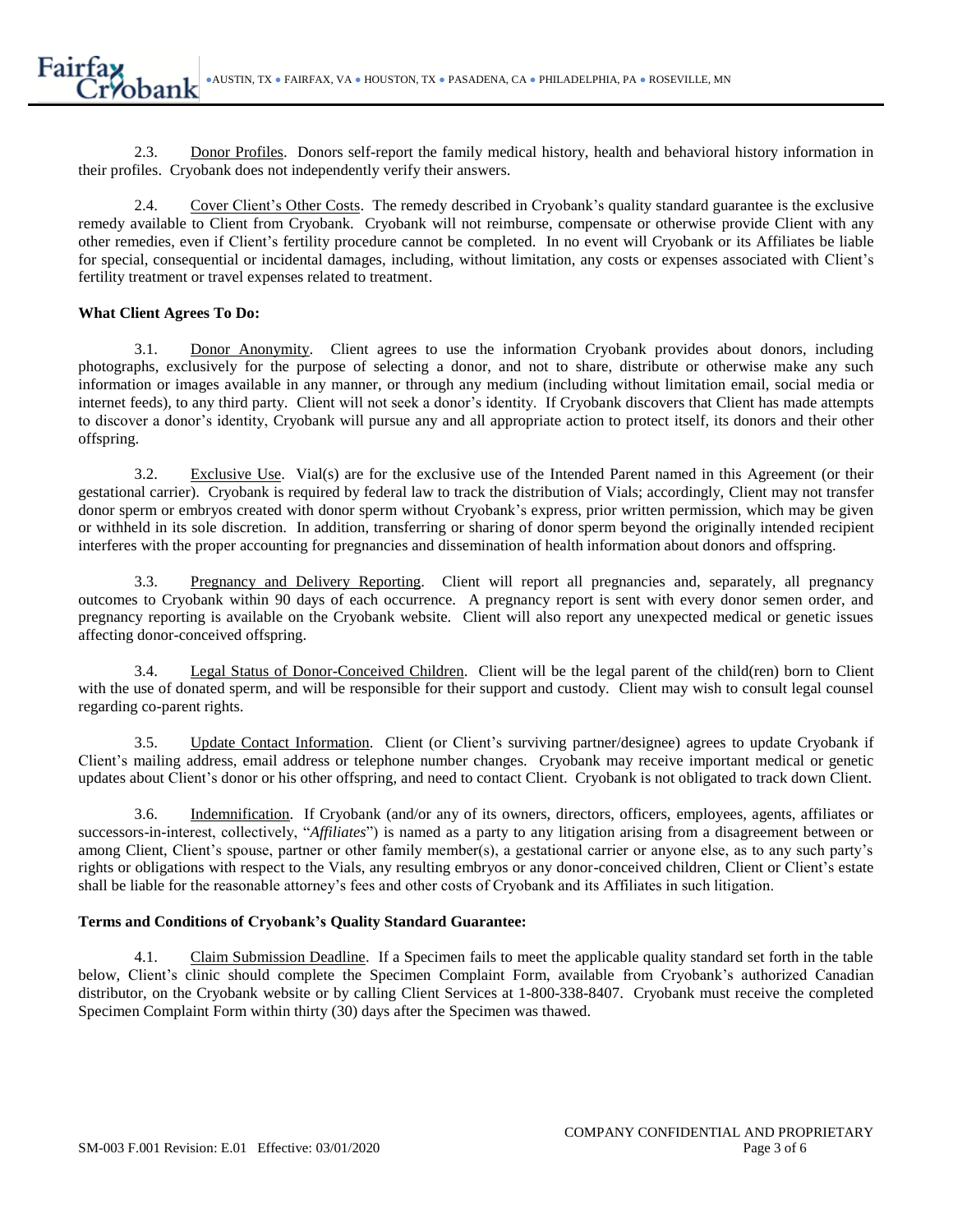| <b>Specimen</b><br><b>Type</b> | <b>Total Motile Cells/ milliliter</b><br>(TMC) | <b>Clinical Use</b>                                                                                             |
|--------------------------------|------------------------------------------------|-----------------------------------------------------------------------------------------------------------------|
| <b>IUI</b>                     | 10 million/vial                                | Pre-washed vials, ready for intrauterine insemination (IUI)                                                     |
| <b>ICI</b>                     | 10 million/vial                                | Ready for intracervical insemination (ICI) or can be washed for IUI<br>specimen                                 |
| <b>IVF</b>                     | 5 million/vial                                 | Ready for ICI or can be washed for use as an IUI or IVF with/without<br><b>ICSI</b>                             |
| <b>IUI ART</b>                 | $> 6$ million/vial                             | Ready for IUI individually or combined, or can be washed post thaw<br>and used for IVF with/without ICSI        |
| <b>ICI ART</b>                 | $> 6$ million/vial                             | Ready for ICI individually or combined, or can be washed post thaw<br>and used for IUI or IVF with/without ICSI |

4.2. Lab Procedures. To qualify for the guarantee, the clinic must have followed all of Cryobank's printed thaw procedures enclosed in each shipment and other written handling instructions. The clinic must have performed the required semen analysis after thawing and prior to any processing, and the total motile cell ("*TMC*") count must be below the standard. *Note that TMC counts will vary by about 10%-30%, depending on the lab personnel and counting method. By way of example, if Cryobank's laboratory determined a Specimen contained ten million TMC, Cryobank would expect Client's clinic to find between seven million and thirteen million TMC. Client may still qualify for a replacement if Client's clinic's count is below the stated standard, but a TMC in this range is normal.*

4.3. Off-Site < 120 Days. To qualify for the guarantee, the Specimen may not have been out of Cryobank's or its authorized Canadian distributor's storage facility for more than 120 days, nor transferred from the original receiving clinic to another site.

4.4. Cycle Results. If pregnancy is achieved in an IUI or ICI cycle, or if fertilization is achieved in an IVF cycle, then the quality standard will be deemed satisfied, regardless of the TMC.

4.5. Other Costs Not Included. The replacement or credit is for the Specimen only; additional costs, such as shipping, handling or any other associated charges, are not refunded or credited.

### **Mutual Promises:**

5.1. Binding Arbitration. Cryobank and Client acknowledge that the identity of sperm donors and the nature of sperm donation are sensitive and often very private matters. Accordingly, Cryobank and Client agree that any disputes between them arising under this Agreement or otherwise, except for disputes over payment for storage services, will be resolved exclusively through confidential, binding arbitration by JAMS under the JAMS Streamlined Arbitration Rules and Procedures, and not through a court or other public forum. Arbitration proceedings will be conducted in Washington, D.C., and the substantive laws of the Commonwealth of Virginia will apply exclusively. The decision of the arbitrator will be binding and final, and will be enforceable by any court of competent jurisdiction. Each party will pay one-half of JAMS' and the arbitrator's fees. The substantially prevailing party in any dispute will be entitled to receive from the other its reasonable attorney's fees and other costs and expenses associated with the dispute.

5.2. Notices. Cryobank will provide any notices to Client by mail sent to the address set forth on the first page of this Agreement or such other address as Client may request in writing be used for that purpose. Client will provide any notices to Cryobank by mail sent to the Fairfax, Virginia address listed on the Cryobank website, or to Cryobank's authorized Canadian distributor from which Client ordered the Specimen(s).

5.3. Severability. Cryobank and Client agree that the invalidity or unenforceability of any part of this Agreement shall not impair or affect in any manner the validity or enforceability of the balance of this Agreement.

5.4. Entire Agreement. This represents the entire agreement between Cryobank and Client concerning the subject matter; and there are no understandings, agreements or representations other than as herein set forth. This Agreement may be modified only by a writing signed by both parties.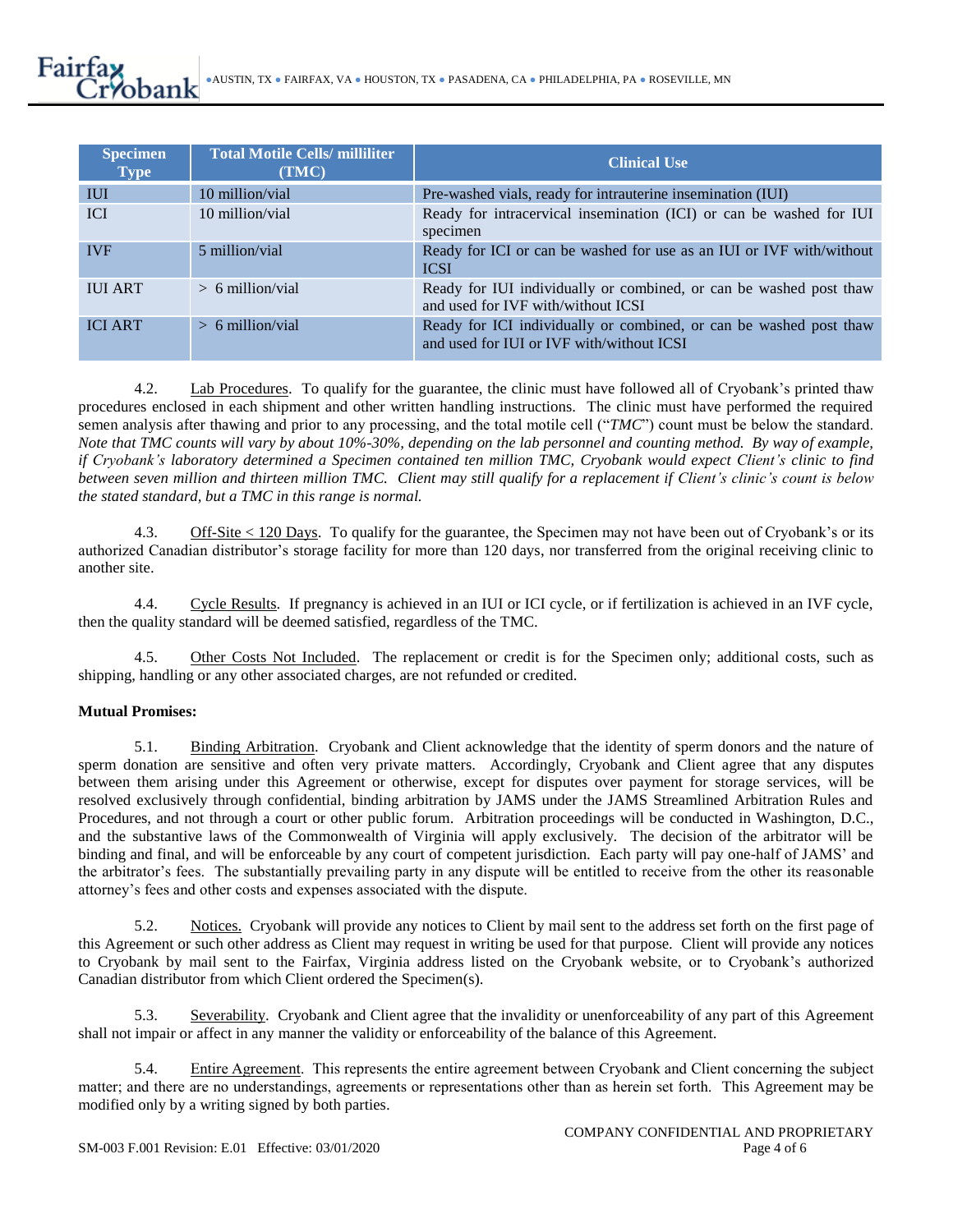5.5. Assignment; Binding Effect. This Agreement may not be assigned, except by Cryobank to an Affiliate. This Agreement will be binding upon the parties and their respective assignees, heirs, executors and administrators.

## **No Warranties / Limitation of Cryobank's Liability**

Reproductive medicine and working with human reproductive tissues involve risks, uncertainties and costs. Cryobank takes responsibility for addressing some of those risks, but not all of them. One purpose of this document is to define clearly what Cryobank is offering and, perhaps more importantly, what Cryobank is not offering.

Except for the Quality Standard Guarantee, Vials are provided "as is," with no warranties of any kind, express or implied, including without limitation the implied warranties of merchantability and fitness for a particular purpose.

Except for the specific remedies described in this Agreement, Cryobank will not provide any compensation, refund or reimbursement for a sub-standard Vial, a shipment delay or failure, a cancelled or unsuccessful cycle, or for any other reason or in any other circumstance.

Cryobank has designed the donor program with the expectation that its costs are limited to those necessary to provide the specific services and remedies set forth in this Agreement. Cryobank would not make donor sperm available without these limitations. If Client has expectations that Cryobank is or should be responsible for any other type of risk, cost or expense, then we're sorry, but Cryobank is not the right sperm bank for Client.

### **Accepted and Agreed:**

Intended Parent Signature: Cryobank Signature:

Name: Name: Date: Title:

\_\_\_\_\_\_\_\_\_\_\_\_\_\_\_\_\_\_\_\_\_\_\_\_\_\_\_\_\_\_\_\_\_\_\_\_\_ \_\_\_\_\_\_\_\_\_\_\_\_\_\_\_\_\_\_\_\_\_\_\_\_\_\_\_\_\_\_\_\_\_\_\_\_